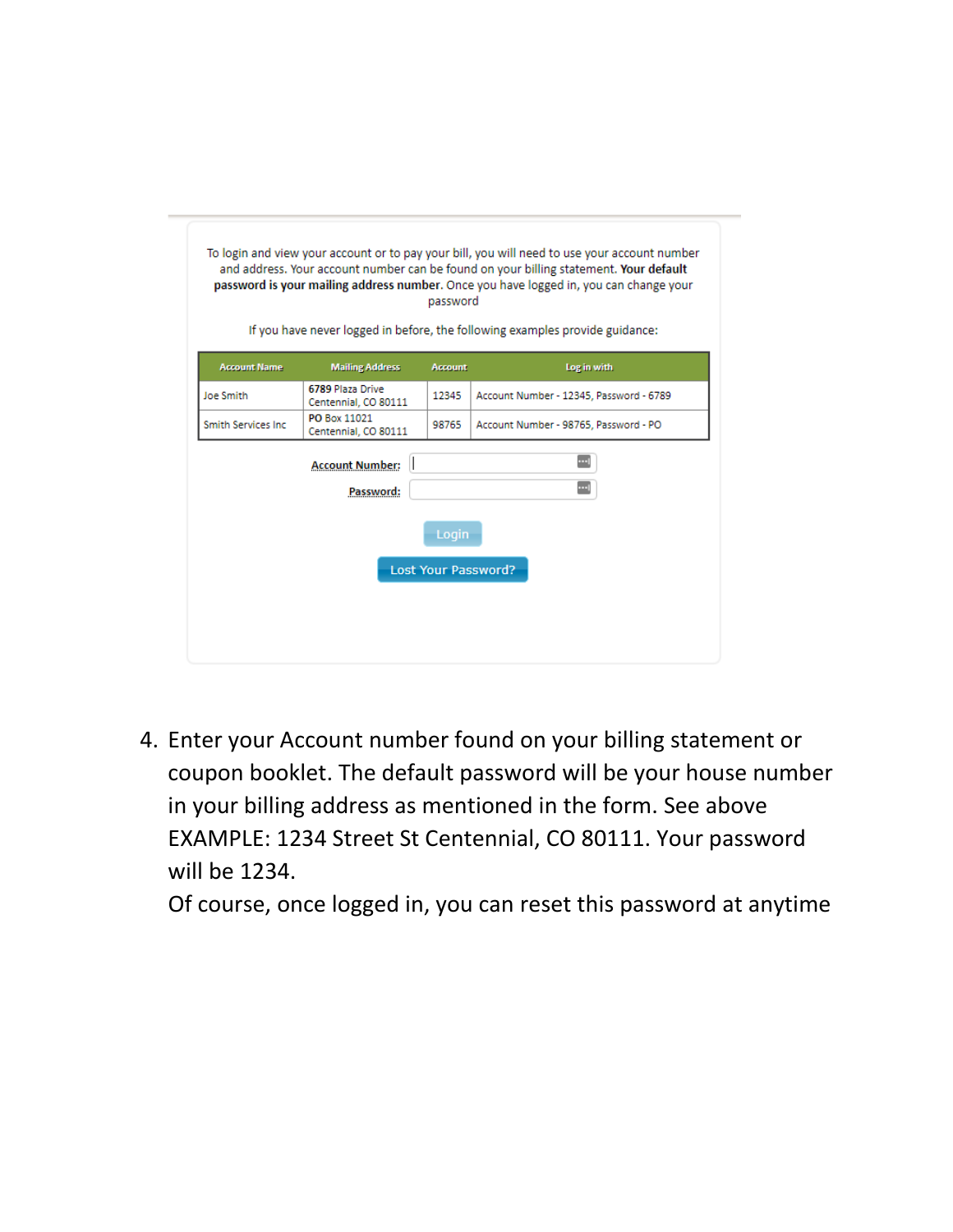5. Once logged in, see pane on left side and click Online Payment, this is also where you can view your ledger by clicking on "View Transactions"



6. Scroll all the way down and enter the current amount due on your account and click "Continue to Point and Pay" Amount cannot equal \$0.00

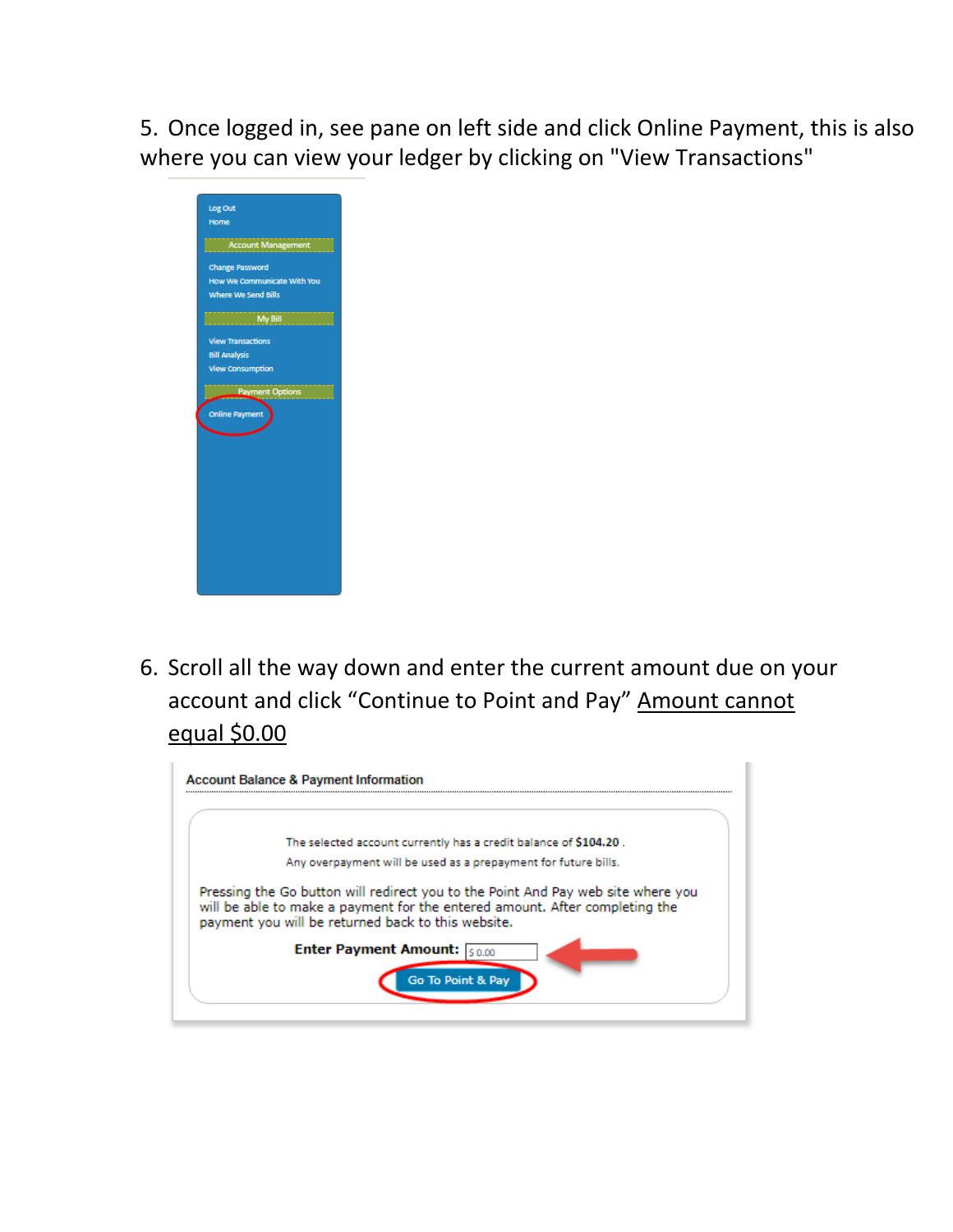7. You now have the option of Debit/Credit Card or Electronic check. In some cases, this will be displayed at the top of the page. In other cases, this option will be below card information See below:



Click on Drop down arrow and select E-Check if that is your desired payment method

| Payment Method: *                                               |                   |           |      |                       |
|-----------------------------------------------------------------|-------------------|-----------|------|-----------------------|
| <b>Electronic Check</b><br>◡                                    |                   |           |      |                       |
| Routing Number: *<br>2                                          |                   |           |      |                       |
|                                                                 |                   |           |      | 1936                  |
| ☎<br>Account Number: *                                          |                   |           |      | <b>DATE</b>           |
|                                                                 | PAY TO THE        |           |      | $\mathbf{s}$          |
| Re-enter Account Number*                                        |                   |           |      | 6 三<br><b>DOLLARS</b> |
|                                                                 |                   |           |      |                       |
| Account Type:*<br>Checking<br>$\check{ }$                       | FOR               |           |      |                       |
| Routing Number. This is a 9                                     | <b>COOOOOLAL:</b> | 000000529 | 1000 |                       |
| digit number usually located at                                 |                   |           |      |                       |
| the bottom of the check to the<br>left. This number is always 9 | Routing           | Account   |      |                       |
| digits. Please ignore the special                               | Number            | Number    |      |                       |
| character at the beginning and                                  |                   |           |      |                       |
| end of the number, and be sure<br>to enter any leading zeros.   |                   |           |      |                       |

Enter all applicable information

8. After entering all information required, check the box "Store this device for future payments\*"

This will enroll your account in autopay and all future payments will be deducted automatically